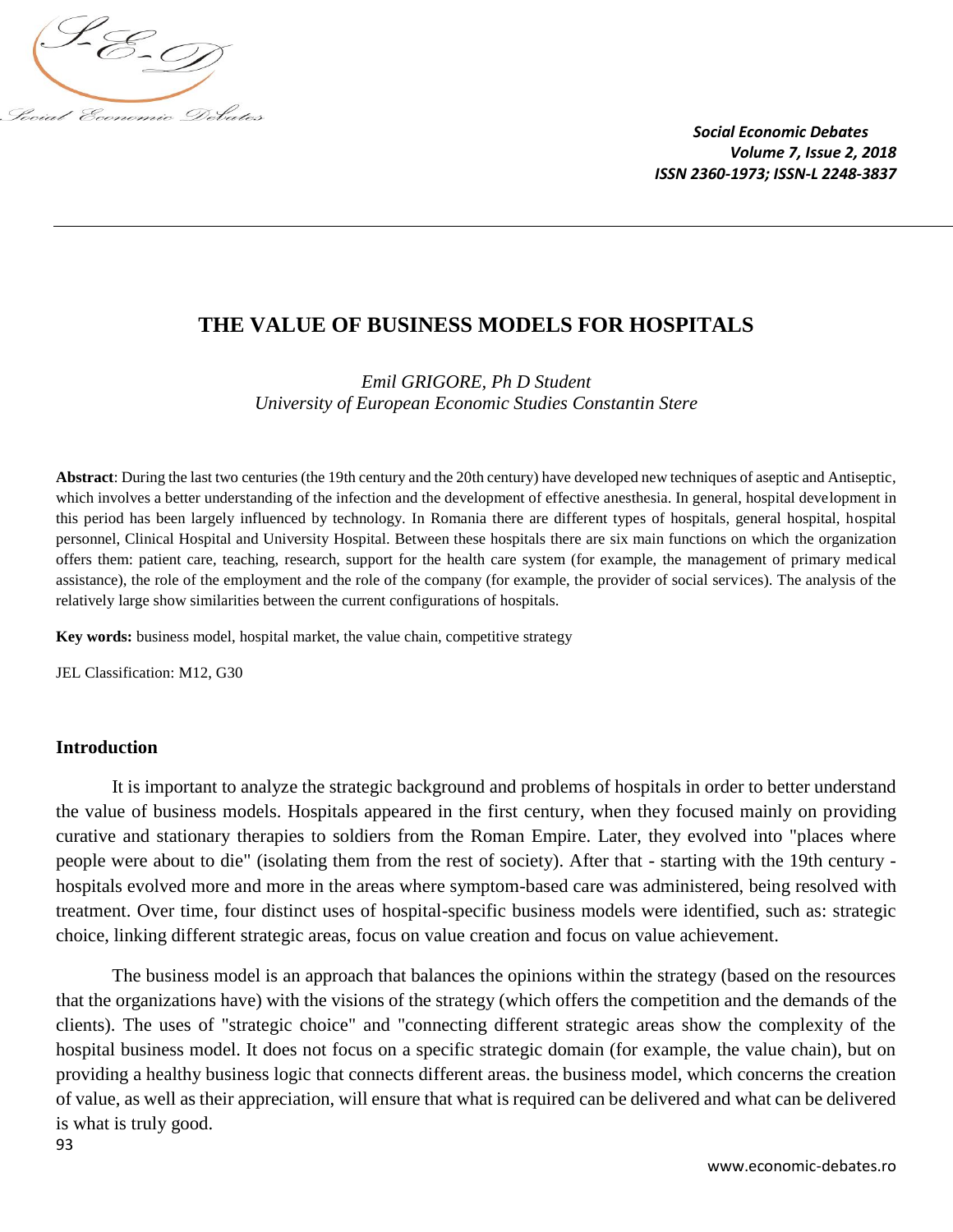

In this analysis, the specific theoretical part of a business model within a public institution, specifically within a hospital, was exemplified. The model is regarded as a well-operationalized theory, comprising six different elements linked in successive order: value proposition, market segment, strategic position, value chain, competitive strategy and potential cost structure / income.

The notion of value is the strong point of the business model, being exemplified as an input and output value. This is important for resolving current health care issues. The value for hospitals is exemplified by three dimensions: it must be viewed from the client's perspective, it must cover the whole process and be delivered through a sustainable process. In order to investigate the value of the business model, from the point of view of the business strategy, one started from identifying the most important problems encountered in hospitals:

- providing specialized medical care is considered a basic business;
- strategic decisions are often determined by supply;
- the field of application is regarded as the most important aspect of the change;
- the current governance structure complicates decision-making;
- the relationship with the patient is considered increasingly important
- financial structures are increasingly difficult to adapt to strategic initiatives;
- hospitals have great similarities in strategic structures and configurations;
- patients are not always considered end users;
- regulated competition does not operate at full capacity;
- the development of the strategy replaces the established policies.

In addition, compared to the identified strategic problems, four business strategies were identified, completely different that are applied in the sanitary units.

The elements of the business model (value proposition, market segment, strategic position, value chain, competitive strategy and cost structure / revenue potential) together build a complex business logic and concise to the organization. Each of the individual elements can provide a (different) value for the hospital, if strictly strategic issues are addressed.

Defining a value proposition requires the hospital to analyze stakeholders and end customers. The value proposition does not only refer to products and services, but also to the basic functions: more precisely, whether it is the hospital aimed at healing the sick or maintaining the health of the people? The market segment follows the value proposition and focuses on segmentation of potential customers into quantifiable groups and specifies the targets. Today's hospitals show little focus on the needs of patients.

The connection with the environment involves the third element of the business model (strategic position) and is oriented towards creating a relevant value. Emphasis is placed on aspects related to the organizational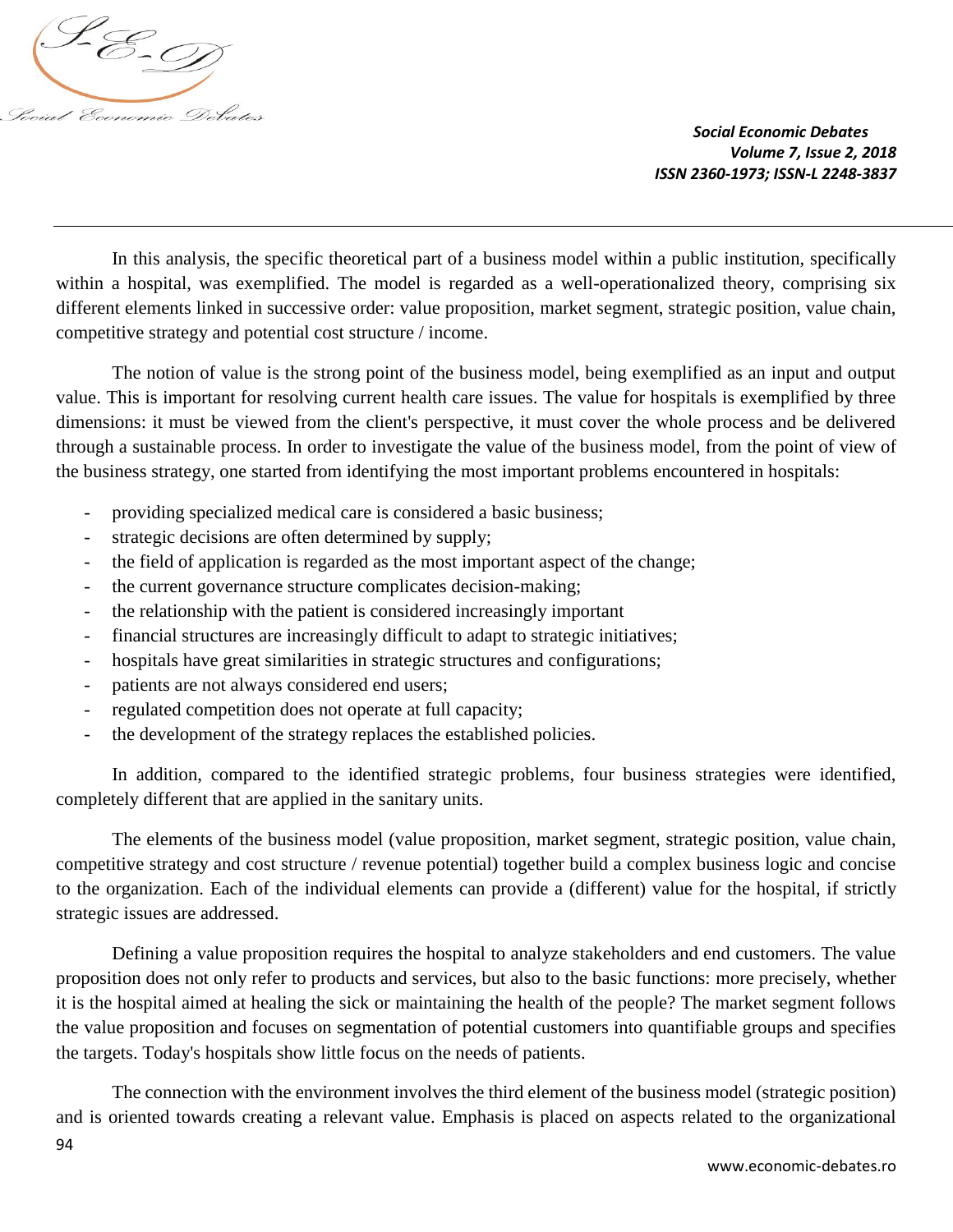

structure, such as: centralization, outsourcing, trading costs, coordination costs and addressing governance issues. The relevance of determining the strategic position, clearly shows what the boundaries of the organization mean: where it starts and where it ends.

At each stage of the hospital's value chain, the value is changed, which must be relevant to the value proposition. The next element, the competitive strategy, is an important element for hospitals that offers sustainability and cannot be overtaken by competitors.

The cost structure and the revenue potential of changing the business model focuses on the idea that no organization is viable unless it generates revenue. The hospital must build a broad portfolio of services that will balance costs as well as revenue-generating activities. Customers must be taken into account, their needs, intuited on what they are willing to pay (exchange value), which exemplifies the identification of future revenue streams that go beyond the current payment mechanism.

The business model can be used to test current hospital management strategies, but it is useful to test new scenarios for hospitals that look at how to gain a competitive advantage in the future. The business model is not an easy solution to be implemented in hospitals, especially where the policies initially established by the management have long been followed. Discipline is needed to determine what a healthy business logic means. Thus, the idea was reached that, at any stage of the business model, there are methods, tools and techniques that help the hospital to evaluate and connect on different strategic areas. If the hospital can link these tools and techniques, through the business model, then the business logic specific to the current strategy can be correctly evaluated and future scenarios can be tested.

Accepting the use of the business model is closely linked to the hospital's desire to rethink the organization. If there is no need for change, there will probably be less interest in any value-based strategy. If the hospital is aware that sustainable supply of value is important, then it is necessary to accept the business model. In order to be able to evaluate the value of the business model, it is necessary to understand in what area the value is being tested.

The business model is part of the field of tools available to run a hospital to build a strategy. The strategy evolves around questions about why, where, how and when products and services are properly delivered in the hospital unit. If the value of the business model is analyzed, one must first find out more about the context in which it is applied. This context is the strategic environment of the hospital: its positions in the landscape of healthcare organizations and its functions and activities.

The health care system is exemplified by three modes: public health services, primary care and secondary / tertiary care. Primary health care is provided by family physicians, home nurses, home caregivers, midwives,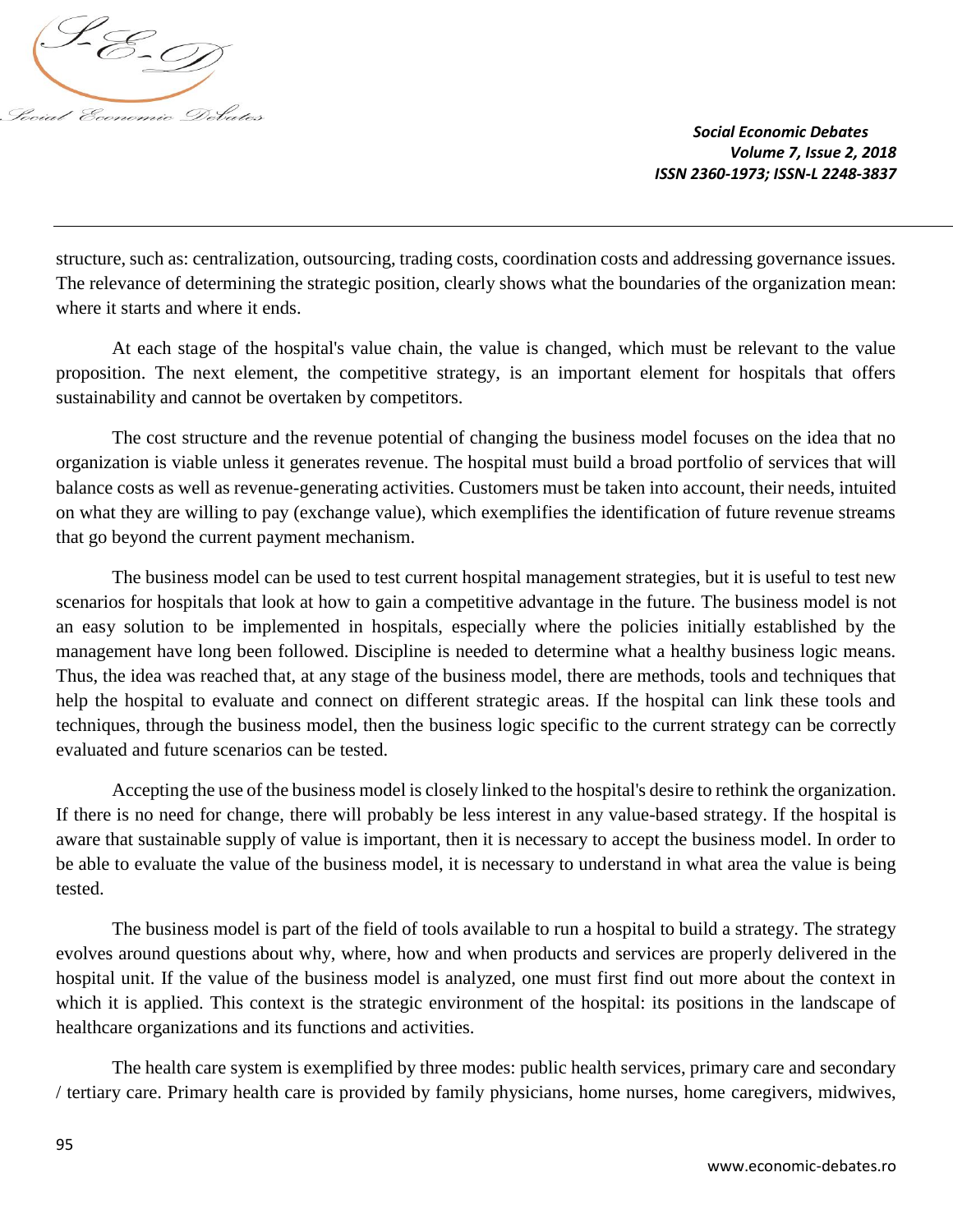

physiotherapists, social workers, dentists and pharmacists. Secondary and tertiary care in hospitals is largely provided in private institutions.

The family doctor is the keeper of the health system. Family physicians "specialize" in common and minor diseases, in the care of patients with chronic diseases and in addressing the psycho-social problems related to these complaints. Complicated (and expensive) specialized care is reserved for patients who require special expertise.

The present hospital is a virtual organization: it is often presented as a monolithic, singular entity, homogeneous to the outside world, but inside it is presented as a network of different entities, working together in different ways and stages of the process.

In conclusion, hospitals have a long history of reactive growth and development. Proactive strategic development and subsequent decisions regarding delivery products and services have not long been part of hospital-based decisions. Rather, hospitals would follow the policies set by "doing what they had done for a long time."

The business model represents a comprehensive approach to the construction strategy. It is a "conceptual tool that contains a set of elements and relationships that allows the expression of the business logic of a particular thread". You can use a business model, as a tool, to build a strategy that balances both internal, organizational and external views, the patient. This establishes the business model that takes into account the strategies on which the managerial management of the hospital unit has focused, strategies to be applied or which are still in the elaboration phase. The use of the business model for strategic choice is not surprising. It is a technique that is in the field of strategic tools and techniques, all oriented to support the strategic option in one way or another. Highlighting the business model is exemplified by its focus on competitiveness. Compared to other strategic techniques, such as S.W.O.T. or the BCG matrix - which focuses only on specific strategic areas (competitive strategy and strategic position) - the business model that is linked to different strategic areas, focuses on a broader perspective of the strategic option, namely: from value to the user final to the generation of income for the healthcare institution.

The main attributes of the business model, implemented within a hospital are:

- $\checkmark$  the articulation of value propositions, that is the value created for the users of the technology based offer.
- $\checkmark$  identification of a market segment, ie users whose technology is useful and aims to specify the mechanism for generating revenue for the hospital.
- $\checkmark$  description of the strategic position of the hospital within the network of values linking providers and customers, including identifying potential complementarities and competitors.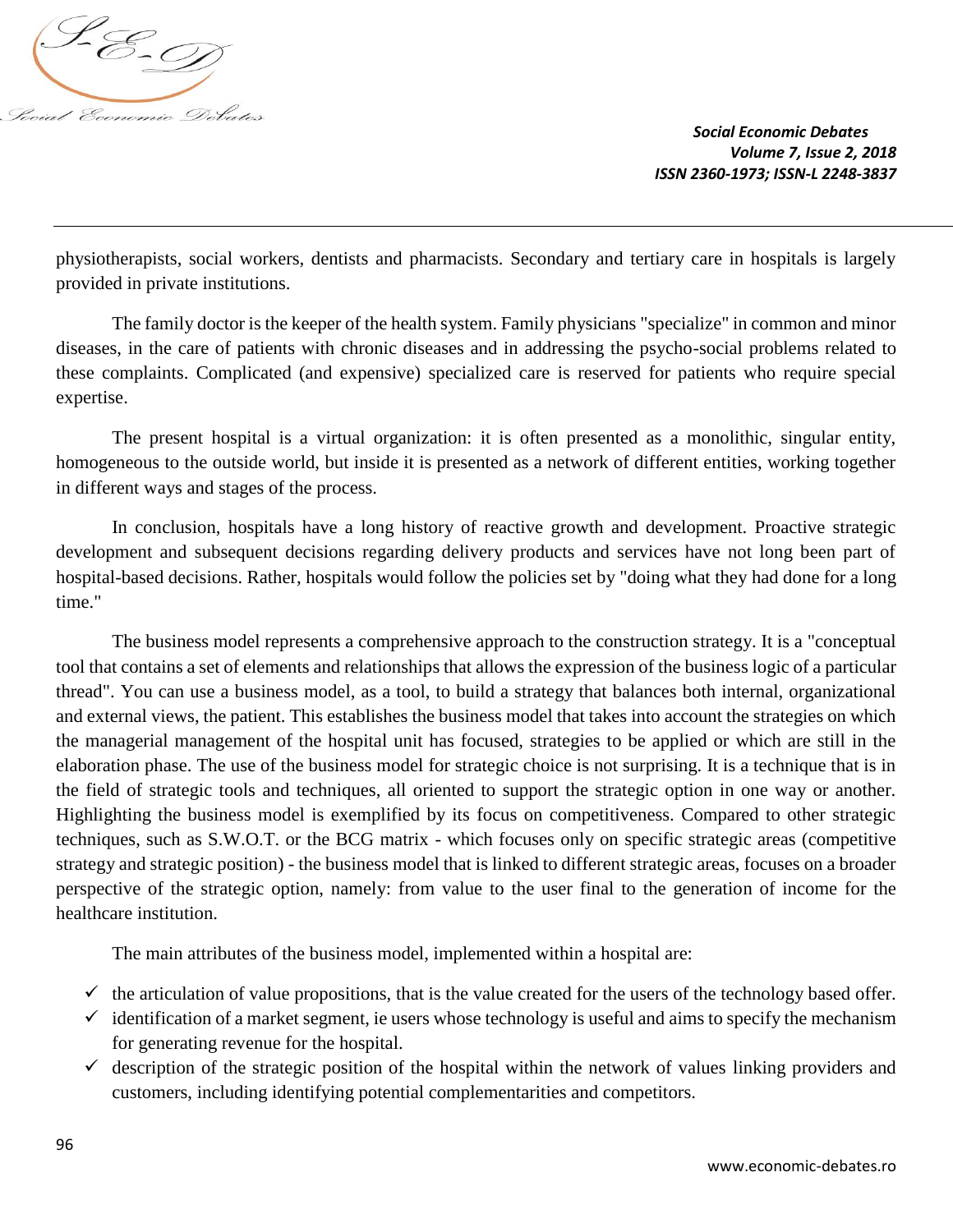

- $\checkmark$  defining the value chain structure within the hospital, an extremely important aspect for creating and distributing the offer and determining the complementary assets necessary to support the firm's position in this chain.
- $\checkmark$  formulate the competitive strategy by which the hospital will gain you and has advantages over your rivals.
- $\checkmark$  estimating the cost structure and the income potential to produce the offer, taking into account the value proposition and the chain of structures of the chosen value chain.

The six attributes collectively serve complementarities, namely the justification of the financial capital needed to realize the model and define a way of expanding the business. Applying the business model, the authors do not follow a sequential structure, although they start with the value proposition, thus it was concluded that it is not absolutely necessary to define such a structure. At the same time, offering a possible structure, the business model acts as a reference for aligning the thinking process of the management. In conclusion, a structure is proposed that identifies the three main topics: creating value, realizing and obtaining value. It also includes the fundamental notion of approaching the business model that starts with the preferences of the customers and "ends" with the delivered value.

The business model does not offer a single answer to how hospital and internal strategies should be built. But it continually emphasizes the need for the logical connection of all the elements, so that the final value is delivered to the end user in ways that respect the ideas regarding the sustainability of the organization.

There are many actors in hospitals, including patients, doctors, nurses, management, insurers, neighbors, government, family and providers. And the list can be even longer. So the consumer problem for hospitals is not always easy to answer. What we can say is that, in the end, the patient is always considered an end user: the patient is removed (the person receiving care) and there is no reason to involve any other stakeholders. This makes the patient the end user, but not always the end consumer. Hospitals express different opinions, when referring to the final consumer, some say the patient is the final consumer, others see themselves as facilitators of the doctors who provide the real services, while others focus on the insurer as the final client, because they define the parameters of what what should be delivered. Hospitals agree that the patient is always considered an end user, but the final consumer may differ depending on what is considered more important.

The hospital acts as a "virtual mall" or network, and the business is connectivity and knowledge intermediation; The markets served vary (large or small) that connect to the needs of customers with the small or large service provider, exemplifying a flat management.

The business model links the strategic areas to give a complete and concise image on the business logic. The value proposition refers to the main functions of the organization. And when the value proposition is defined, it is based on the patient's value preferences. Therefore, the value proposition must always include the notion for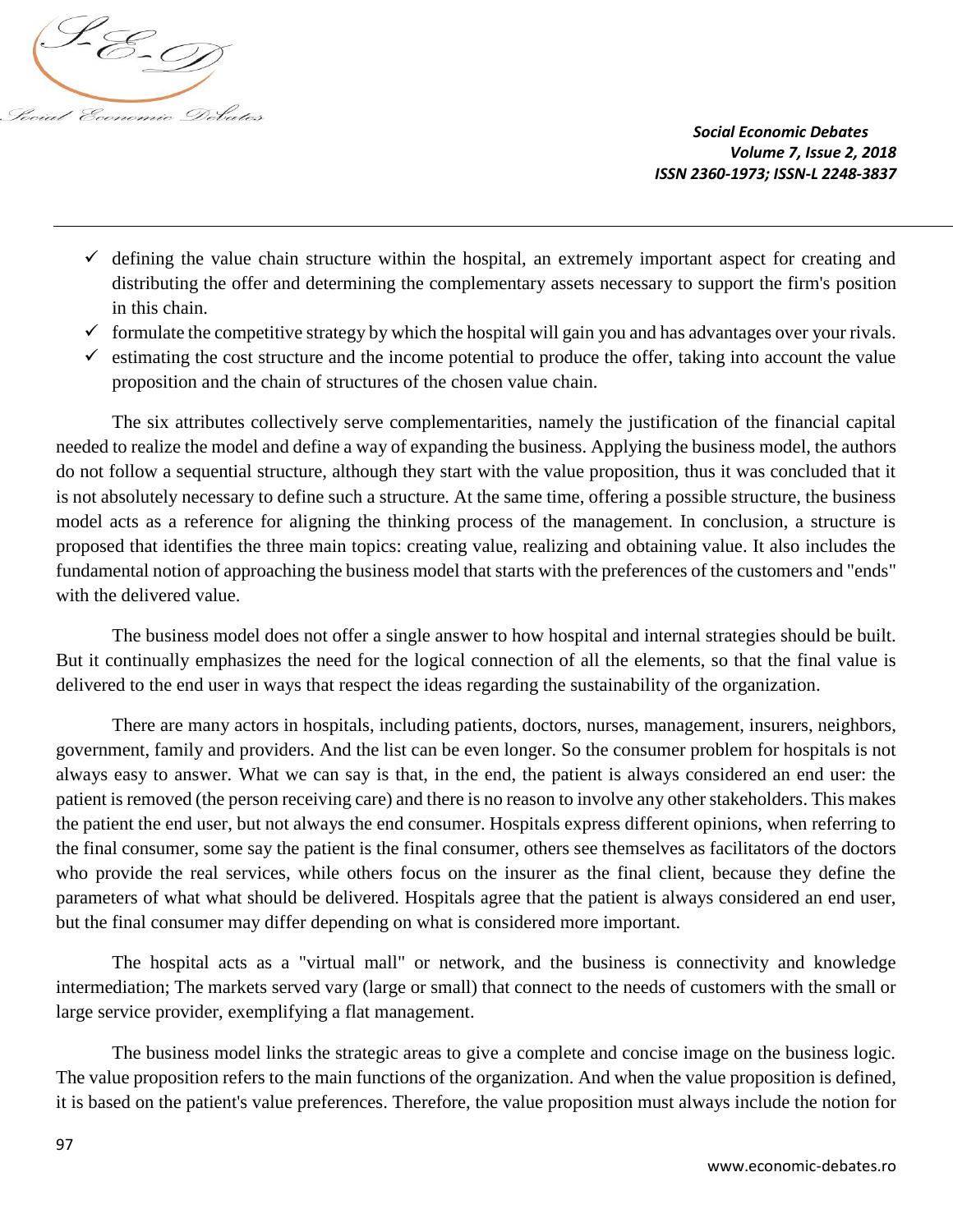

which the basic functions are offered. When establishing a value proposition with business model theory, it is not possible to define the outcome, but it is possible to define the attributes that need to be addressed in order to build a relevant value proposition. The value proposition is, in the first phase, the business model and can be seen as a summary of all the following elements to which the client must turn.

Versions of a value proposition can be slogans or slogans for organizations, such as: "Patient needs are first" or "Treating the heart, vascular and thoracic for patients around the world." As identified, the value proposition begins with The basic function of the offer Hospitals define the provision of specialized medical services as a basic offer. In conclusion, the value proposition is not automatically linked to an offer of concrete products or services and must be linked to actors such as clients.

The strategic position of an organization is related to the relationship between the organization and its environment. Today's hospitals often define their strategic position as "the next line of medical specialists" because they have added expertise on the value chain. The value chain of health care delivery focuses on four levels specific to the services provided: information and employment (including communication), measurement (including diagnosis) and access (including office visits). The fourth level constitutes the effective delivery of healthcare divided into monitoring / prevention, diagnosis, preparation, intervention, recovery / rehabilitation and monitoring / management. The concept behind the value chain is that every step of the chain is an exchange of values. This shows that the steps in the value chain are valuable only if there is a balanced exchange of values. The steps in the value chain that do not add value can be cut from the process to have a weaker process, with less losses.

A competitive strategy is relevant for the hospital in a competitive environment (even a non-functional one) in order to achieve a sustainable success. If no competitive strategy is developed, other organizations may sooner or later offer competitive offers, including similar products with better services or "simply" better products. This will make it harder for organizations once the regulated competition system matures and they are not ready for competition. The approach of the business model has some benefits for hospitals, but also limitations - but it does not solve all the problems and questions of the hospitals.

Benefits of approaching the hospital business model:

- they offer an inclusive model rather than exclusive solutions
- offers a comprehensive, structured sequential model
- identifies the need to make choices in order to build a comprehensive and coherent logic;
- resolves the causal ambiguity;
- can be used for analyzing and creating new horizons.